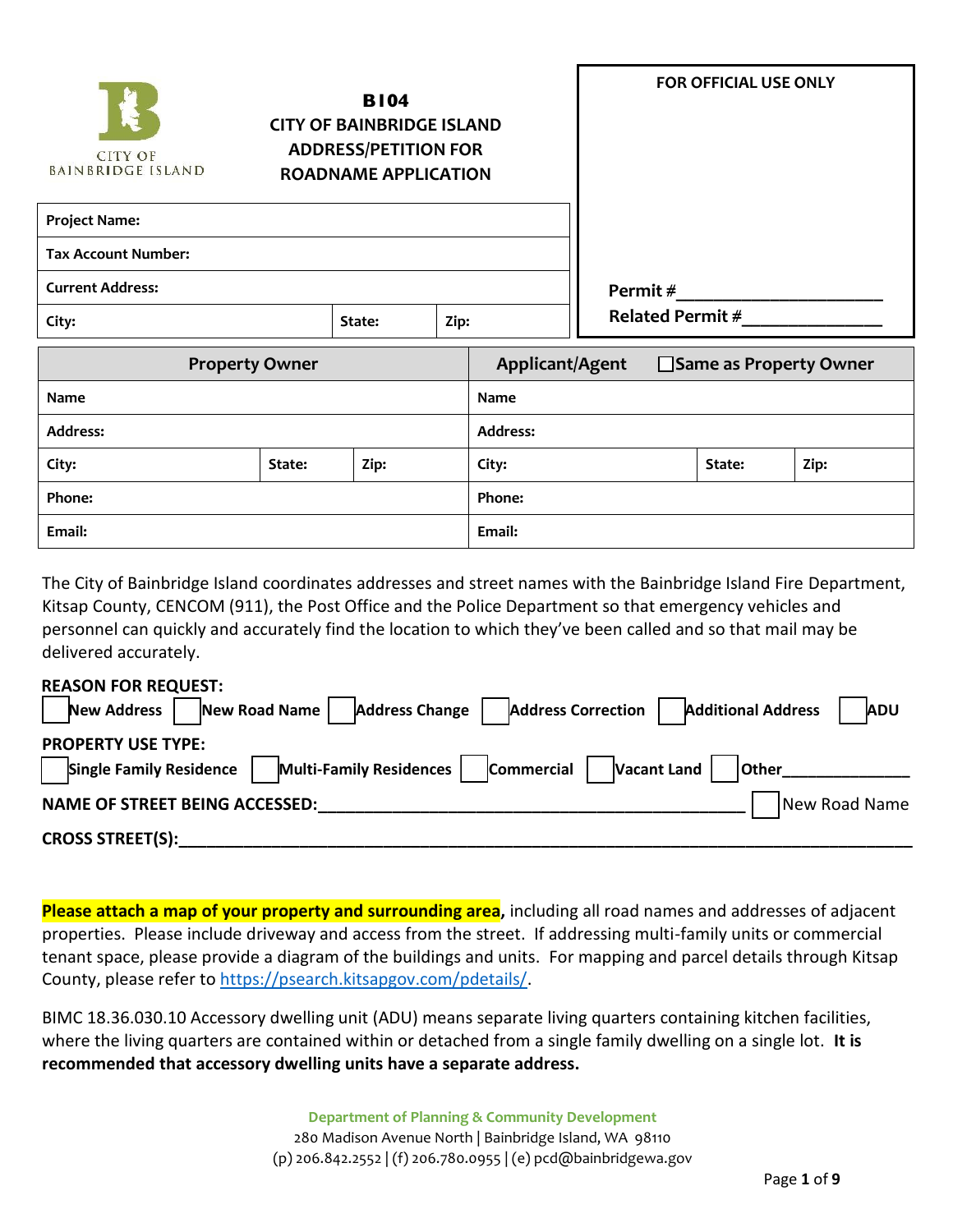

| <b>Affected Parcels:</b> |                                    |  | <b>New Address</b>           |
|--------------------------|------------------------------------|--|------------------------------|
| Parcel#:                 | <b>Existing Address:</b><br>Owner: |  | <b>For Official Use Only</b> |
|                          |                                    |  |                              |
|                          |                                    |  |                              |
|                          |                                    |  |                              |
|                          |                                    |  |                              |
|                          |                                    |  |                              |

BIMC 12.16.070: Residences are required to display their address in numerals not less than three inches in height (residential) or five inches in height (commercial) on a contrasting background on the front of their building. If the building is not visible from the roadway, signage shall be displayed at the main entrance to the property. If any information changes or is incomplete, your assigned address may be subject to change.

Address signs may be available upon request through Bainbridge Island Fire Department. Please contact Station 21 located at 8895 Madison Ave. NE, Bainbridge Island WA 98110, [www.bifd.org,](http://www.bifd.org/) or by phone (206) 842-7686 during regular business hours to request a sign.

## **The following information is needed in order to process a Petition for Road Name:**

- $\Box$  The tax parcel number of each property owner affected by the change.
- $\Box$  The existing address of each property owner affected by the change.
- $\Box$  A vicinity map showing the proposed road to be named, adjacent and intersecting roads, and all affected parcels.
- $\Box$  Provide all documentation regarding planning conditions for road improvement on short plats, easement grants, road ownership that may have an effect on this change, etc.
- Road Name Choices.

#### **Limit name to 13 letters on a public road and 11 letters on a private road.**

| 1 <sup>st</sup> Choice: |  |
|-------------------------|--|
| 2 <sup>nd</sup> Choice: |  |
| 3rd Choice:             |  |

Documentation from a majority of property owners affected by a roadname change will be considered by the Department in consultation with the Bainbridge Island Fire Department and a formal decision will be issued regarding the request.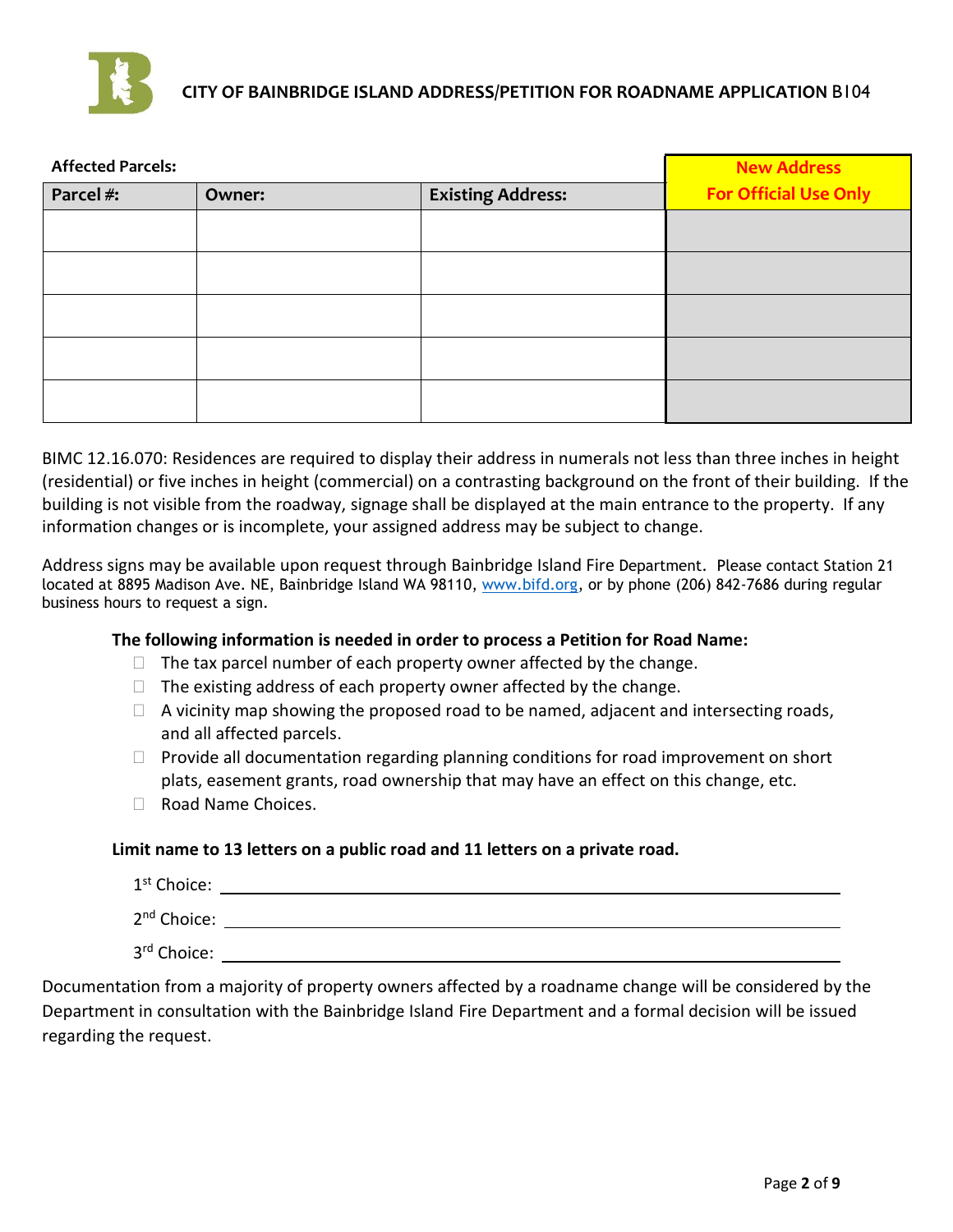

## **The following departments/agencies will be notified of all new addressing and address changes:**

Bainbridge Island Fire Department - Addressing, Bainbridge Island Fire Department - Fire Marshall, CENCOM (911) City of Bainbridge Island - Building Official, City of Bainbridge Island - Finance, City of Bainbridge Island - Utilities, Kitsap County Treasury Department, Kitsap County Road Department, Kitsap County Engineering Department, Kitsap County Auditor, Kitsap County Elections Division, Puget Sound Energy, USPS, Bainbridge Island Post Office.

## **BIMC 12.16.050: Any decision of the department is final unless within 10 days of the decision, the decision is appealed to the City Council by filing a written notice of appeal with the city clerk.**

| Print Name (Owner)       | Signature (Owner)       | Date |
|--------------------------|-------------------------|------|
| Print Name (Owner/Agent) | Signature (Owner/Agent) | Date |

#### $\mathsf{ADDRESS}\ \mathsf{RANGE:}\ \mathsf{QEDRESS}\ \mathsf{RANGE:}\ \mathsf{QEDSASS} \ \mathsf{RANGE:}\ \mathsf{QEDSASSS} \ \mathsf{QEDS} \mathsf{QEDS} \mathsf{QEDS} \mathsf{QEDS} \mathsf{QEDS} \mathsf{QEDS} \mathsf{QEDS} \mathsf{QEDS} \mathsf{QEDS} \mathsf{QEDS} \mathsf{QEDS} \mathsf{QEDS} \mathsf{QEDS} \mathsf{QEDS} \mathsf{QEDS} \mathsf{QEDS} \mathsf{QEDS} \mathsf{QEDS} \mathsf{QEDS} \mathsf$

|                         | <b>ADDRESS WORKFLOW (Internal Use Only)</b> |                        |
|-------------------------|---------------------------------------------|------------------------|
| <b>Action</b>           | <b>Completed By:</b>                        | <b>Date Completed:</b> |
| Sent to BIFD            |                                             |                        |
| <b>Address Assigned</b> |                                             |                        |
| <b>KSAM Updated</b>     |                                             |                        |
| <b>SMARTGov Updated</b> |                                             |                        |

#### NEW ROADNAME: The state of the state of the state of the state of the state of the state of the state of the state of the state of the state of the state of the state of the state of the state of the state of the state of

| <b>ROADNAME WORKFLOW (Internal Use Only)</b> |                      |                        |  |
|----------------------------------------------|----------------------|------------------------|--|
| <b>Action</b>                                | <b>Completed By:</b> | <b>Date Completed:</b> |  |
| <b>KSAM Roadname Request</b>                 |                      |                        |  |
| Roadname Approved                            |                      |                        |  |
| Roadname Placed in GIS                       |                      |                        |  |
| Addressing Updated in KSAM                   |                      |                        |  |
| <b>SMARTGov Updated</b>                      |                      |                        |  |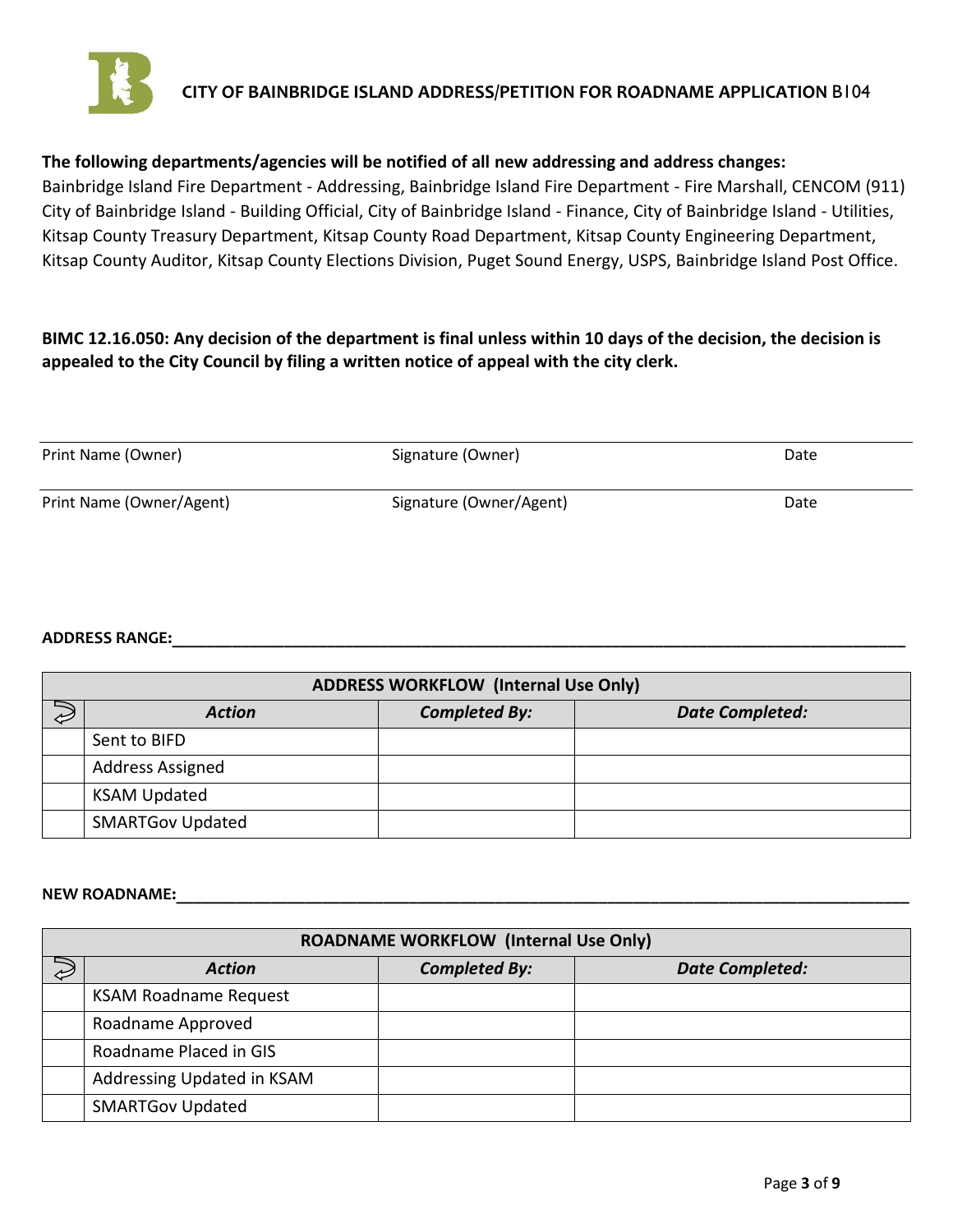

# **Exhibit A**

## **Chapter 12.16 STREET AND HOUSE NUMBERING**

#### Sections:

| 12.16.010 Purpose.  |                                                                  |
|---------------------|------------------------------------------------------------------|
|                     | 12.16.020 Definitions.                                           |
|                     | 12.16.030 Principles applied within the former city boundaries.  |
|                     | 12.16.040 Principles applied outside the former city boundaries. |
|                     | 12.16.050 Way-of-travel names.                                   |
|                     | 12.16.060 Assignment of addresses.                               |
| 12.16.070 Signage.  |                                                                  |
|                     | 12.16.080 Powers and duties of the department.                   |
|                     | 12.16.090 Violation - Penalty - Hearing.                         |
| 12.16.100 Repealed. |                                                                  |
|                     |                                                                  |

#### **12.16.010 Purpose.**

The purpose of this chapter is to grant the department the sole authority to assign road names and numbers, and address structures within the city. This chapter generally maintains existing road names and numbers and provides a method for assigning new names and numbers. (Ord. 92-28 § 2, 1992)

#### **12.16.020 Definitions.**

The following words or phrases, whenever used in this chapter, shall have the following meanings, unless where used the context clearly indicates to the contrary:

A. "Alley" means a public or private way-of-travel 20 feet or less in width not designated or improved for general travel and used as a means of secondary access or to the rear of residential, business or other property.

B. "Avenue" means a way-of-travel which runs generally north and south.

C. "Boulevard" means a way-of-travel that meanders and crosses several grids separated by a maintained planting area.

D. "Circle" means a short way-of-travel which begins and returns back to end on itself.

E. "Court" means a way-of-travel under two grid blocks long ending in a dead end or cul-de-sac.

F. "Department" means the department of planning and community development for the city.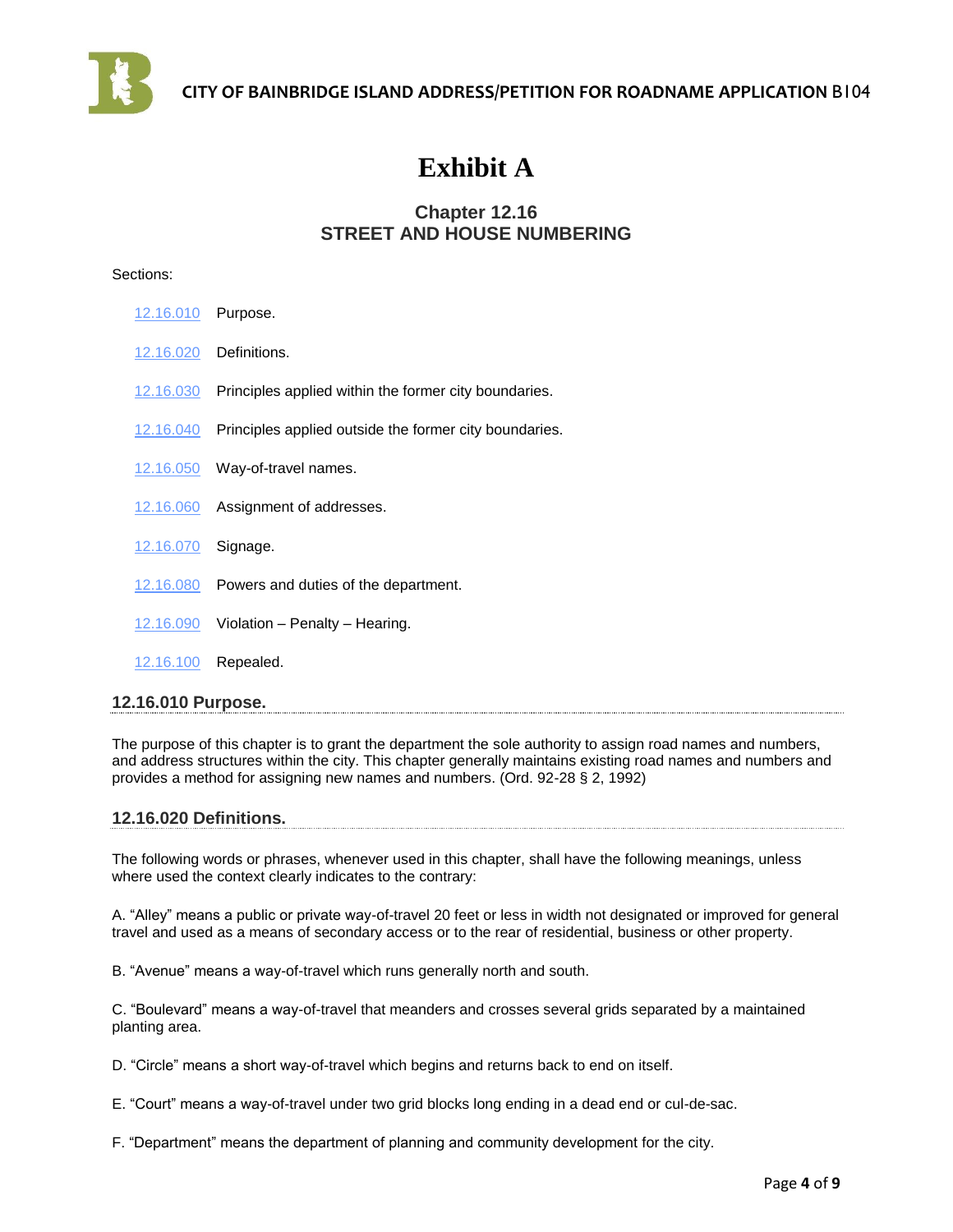

- G. "Designate" means to name a way-of-travel whether by name or number.
- H. "Drive" means an irregular or diagonal way-of-travel over two grid blocks in length.
- I. "Lane" means a privately owned way-of-travel.
- J. "Loop" means a short drive which begins and ends on the same street.

K. "Official Map" means the Kitsap County Community Development Addressing System Map Book, dated July 1, 1977.

- L. "Place" means a way-of-travel which is off the grid.
- M. "Road" means a way-of-travel which heretofore has been designated as a road.
- N. "Street" means a way-of-travel which runs generally east and west.
- O. "Way" means a way-of-travel which meanders through several grids.

P. "Way-of-travel" means a roadway of whatever sort, including but not limited to, avenues, boulevards, circles, courts, drives, lanes, loops, places, tracts and ways, which is capable of carrying vehicular traffic. (Ord. 92-28 § 2, 1992)

#### **12.16.030 Principles applied within the former city boundaries.**

Within the boundaries of the city of Winslow, as they existed on February 27, 1991, the department shall apply the following principles:

A. All ways-of-travel shall be designated by names, assigned at intervals of one-sixteenth of a mile from the base or meridian lines herein established.

B. The base line for way names shall be Winslow Way and shall bear the suffix "E" (east) on the east side of Madison Avenue and the suffix "W" (west) on the west side of Madison Avenue.

C. Ways-of-travel running generally east-west, north of Winslow Way shall bear the suffix "NE" (northeast) on the east side of Madison Avenue and "NW" (northwest) on the west side of Madison Avenue.

D. Ways-of-travel running generally east-west, south of Winslow Way shall bear the suffix "SE" (southeast) on the east side of Madison Avenue and "SW" (southwest) on the west side of Madison Avenue.

E. The meridian line for ways-of-travel, running generally north-south shall be Madison Avenue and shall bear the suffix "N" (north) on the north side of Winslow Way and the suffix "S" (south) on the south side of Winslow Way.

F. Ways-of-travel running generally north-south, north of Winslow Way shall bear the suffix "NE" (northeast) on the east side of Madison Avenue and "NW" (northwest) on the west side of Madison Avenue.

G. Avenues and places running generally north-south, south of Winslow Way shall bear the suffix "SE" (southeast) on the east side of Madison Avenue and "SW" (southwest) on the west side of Madison Avenue.

H. Block or grid numbering pattern shall be as follows:

1. Beginning at the east-west base line of Winslow Way (the zero point), all blocks or grids shall be numbered from one, with consecutively increasing numbers both to the north and to the south.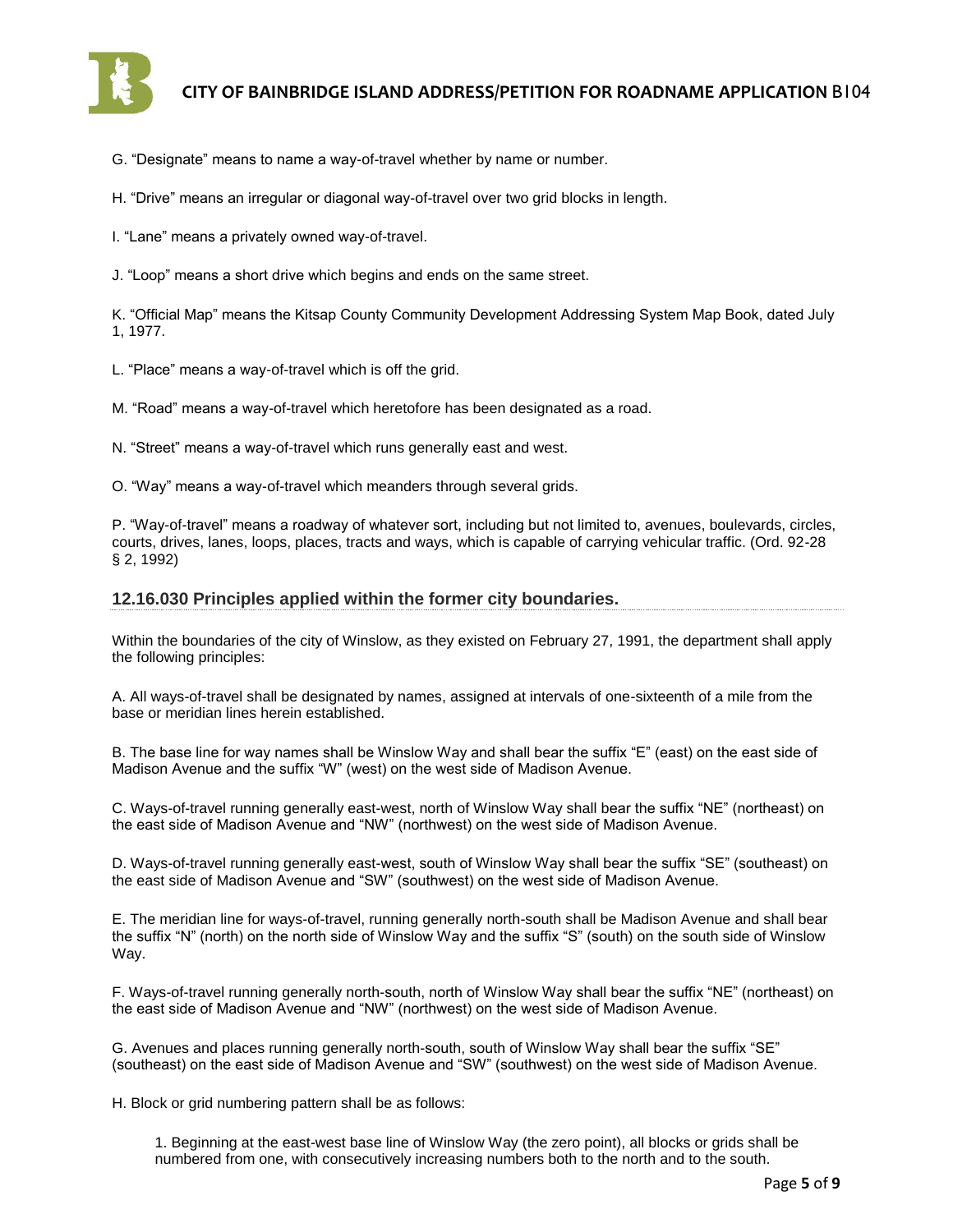

2. Likewise, beginning at the north-south base line of Madison Avenue (the zero point), all blocks or grids shall be numbered from one, with consecutively increasing numbers both to the east and to the west.

I. House or premises numbers shall be determined by adding two digits to the grid number in which such structure is located.

J. Consecutive numbers shall be assigned on ways or places running east-west for each 22-foot interval commencing from the nearest avenue intersection with the numbers beginning at the end of the block nearest the meridian.

K. Consecutive numbers shall be assigned on avenues or places running north-south for each 22-foot interval from the nearest way intersection with the numbers beginning at the end of the block nearest the base line.

L. In the assignment of numbers, the department may take into consideration: driveways, principal entrances, topography and existing field conditions.

M. The houses or premises located on the south and/or west side of such ways-of-travel shall receive odd numbers and the premises or houses on the north and/or east side of such ways shall receive even numbers. (Ord. 92-28 § 2, 1992)

#### **12.16.040 Principles applied outside the former city boundaries.**

Outside the boundaries of the old city of Winslow, as they existed on February 27, 1991, the department shall apply the following principles:

A. The baseline shall be that shown in the Official Map.

B. Each numbered block in the system shall equal 330 feet.

C. Ways-of-travel running generally east and west shall have a prefix of NE (northeast) and the numbers will run from 4000 on the west to 12800 on the east.

D. Ways-of-travel running generally north and south shall have a suffix of NE (northeast) and the numbers will run from 1200 on the south to 17400 on the north.

E. Numerical Designations of Buildings and Real Property.

1. Structures designated by this chapter shall be designated numerically. The first numerals of such designation shall consist of the grid block number as shown by the Official Map in which the building or property is situated, for example, 80, 176. The last two numerals of such designation shall be determined by adding one digit for no less than 10 feet of distance as measured from the nearest, numerically lowest grid block but in any event the last two numerals shall be proportionally equivalent to the actual distance between grid blocks between which the building or property is situated, for example 02, 09, 52, 93.

The complete numerical designation for a building may be, for example, 8002 or 17652.

2. For measurement purposes in determining the last two numerals of the numerical designation, the location of the main entrance to the property on which the building is situated shall be considered.

3. Except as provided in subsection 4 below, even numerical designations shall be assigned to the north and east sides of ways-of-travel and odd numerical designations shall be assigned to the south and west sides of ways-of-travel. The geographic direction of a way-of-travel shall be determined by observing its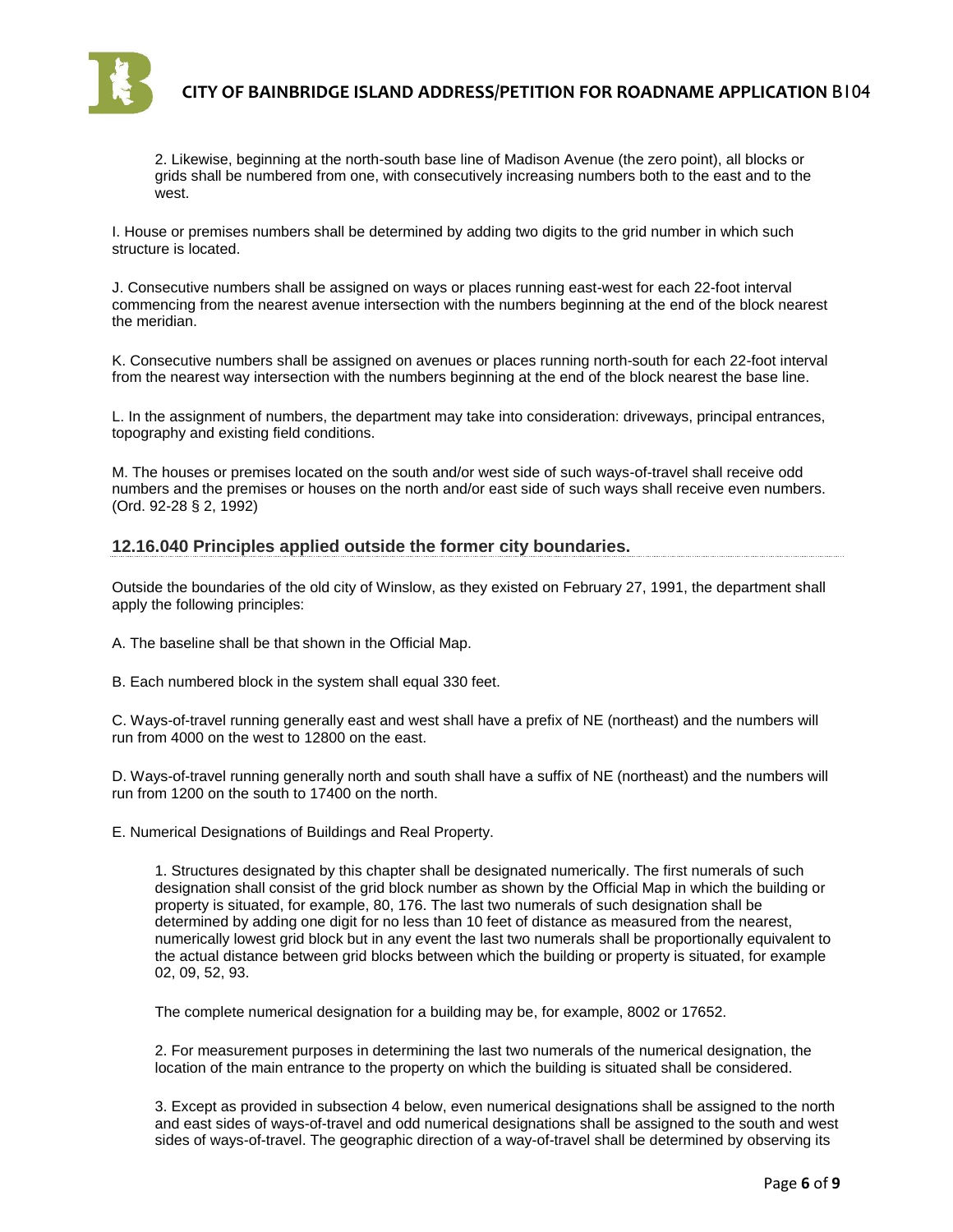

overall length and noting its general or predominant direction. When possible even and odd numerical designations shall be assigned consecutively and opposite one another.

4. Buildings situated on a circle, court, or loop shall be numbered consecutively beginning at the point of origin and proceeding progressively around such circle, court or loop.

5. Buildings with multiple tenantable or habitable units may receive one numerical designation. Individual units may be designated by suffixed letters or numbers, at the discretion of the department. (Ord. 92-28 § 2, 1992)

#### **12.16.050 Way-of-travel names.**

A. The department shall designate all public or private ways-of-travel, now existing or hereafter created; provided, that no name shall be assigned to a private way-of-travel unless the same serves two or more properties other than the tract of which it is a portion and unless an easement has been granted by recorded deed. When a private way-of-travel has branches that have more than three houses or lots on a branch, the way-of-travel shall be assigned a name.

B. New ways-of-travel shall be identified within the confines of the new definitions.

C. Extensions of existing ways-of-travel may bear the name and designation of the existing way-of-travel. Those extending outside the former city limits of the city of Winslow may be assigned the Kitsap County designations and numbers.

D. Ways-of-travel, designations and names existing prior to the adoption of this chapter shall remain the same except if, in the opinion of the department, such a change is necessary to reduce or eliminate potential confusion or promote public safety, or upon application of a majority of persons having ownership of adjacent properties. Ways-of-travel, names and designations called out on old plot plans that do not conform to this chapter may be changed to conform.

E. Only entire way-of-travel lengths or distinct major portions of ways-of-travel shall be separately renamed by the city. For purposes of this chapter, "distinct major portions" shall mean a separate portion of a way-of-travel identifiable by either a directional shift of at least 45 degrees or an interrupted interval of at least one quarter mile.

F. Applications for way-of-travel names or name changes shall contain the signatures of the majority of persons having ownership in properties addressed on the way-of-travel to be designated.

G. Notice of proposed name changes shall be mailed to all property owners on the way-of-travel at least 20 days prior to action by the city.

H. When choosing a name, the department shall consider any applicant's preferences, local history and culture, location and developmental characteristics of the way-of-travel, and the impact of the change on existing businesses or residences and on emergency vehicle responsiveness. The department may reject names which are offensive or objectionable to the community or which could be confusing.

I. Any decision of the department is final unless within 10 days of the decision, the decision is appealed to the city council by filing a written notice of appeal with the city clerk. (Ord. 92-28 § 2, 1992)

#### **12.16.060 Assignment of addresses.**

A. The department shall assign addresses at the time of issuance of building permits. The department shall then notify the U.S. Postal Service and Fire District No. 2, and other appropriate agencies.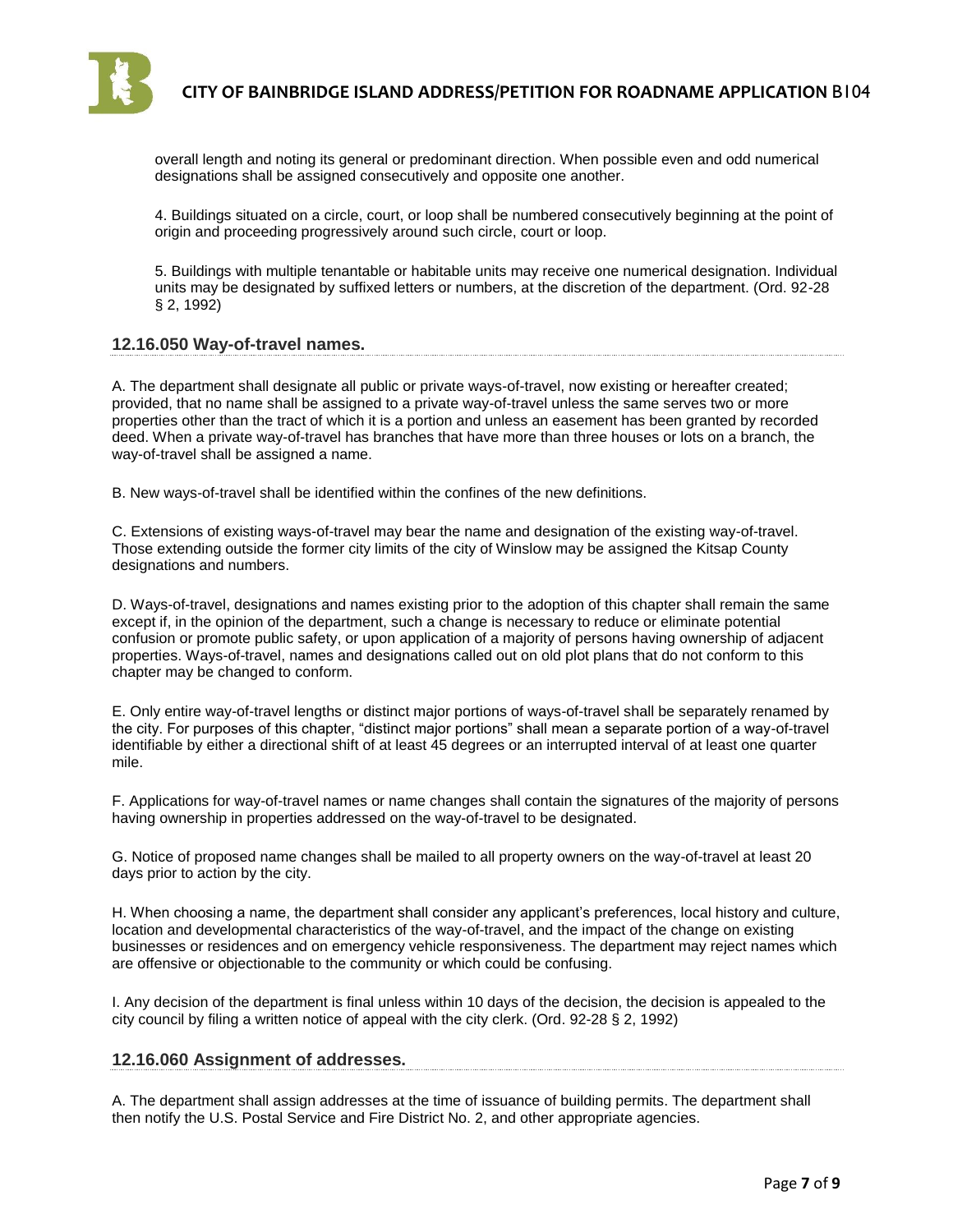

B. Should the department find that any building, structure or premises is not provided with an address, is not correctly addressed, or is not using the correct address, the department shall notify the owner, agent or renter of the building, structure or premises of the correct address. The address shall be properly placed in accordance with the provisions of this chapter by the effective date shown on the notice. It shall be unlawful for any owner, agent or renter to display, advertise or use the wrong address after notification by the department.

C. Whenever there is a doubt or difference of opinion as to the correct road designation or correct address, the road designation or address shall be determined by the department and shall be guided by the specific provisions of this chapter. (Ord. 92-28 § 2, 1992)

#### **12.16.070 Signage.**

A. The owner, occupant or renter of any addressed building, structure or premises shall conspicuously display the address of each building or each front entrance immediately above, on or at the side of the proper door so the number can be plainly seen from the adjacent way-of-travel.

B. If the building is not clearly visible from an adjacent way-of-travel, the numbers shall be displayed at the main entrance from the way-of-travel and each branch of private ways-of-travel.

C. Numbers shall be easily legible against a contrasting background and shall be at least three inches in height if a residential use or individual multifamily unit, and at least five inches high if a commercial use. (Ord. 92-28 § 2, 1992)

#### **12.16.080 Powers and duties of the department.**

A. The department is authorized and empowered to promulgate reasonable rules and regulations to implement and effect this chapter and to insure the proper operation of the addressing and grid system.

B. The department shall maintain maps and files which catalog names or numerical designations of ways-oftravel and numerical designations of buildings. (Ord. 92-28 § 2, 1992)

#### **12.16.090 Violation – Penalty – Hearing.**

A. Any person failing to comply with the provisions of this chapter, or affixing to or displaying upon any house or building any numbers other than those assigned to the house or building, shall be assessed a civil penalty in an amount of not more than \$100.00 for each violation.

B. When the department determines that a violation exists, the department director may issue a notice of civil penalty to the person responsible for the violation. The notice shall include the name and address of the person responsible for the violation, the street address or other description of the building, structure or premises affected by the violation, a description of the violation and the required corrective action, the date, time and location of an appeal hearing before the hearing examiner which is at least 10 days from the date of the notice, a statement indicating that the hearing will be canceled and no monetary penalty assessed if the department director approves the completed corrective action at least 48 hours prior to the hearing, and a statement that the monetary penalty may be assessed as ordered by the hearing examiner.

C. The department director shall serve the notice of civil penalty upon the person to whom it is directed, either personally or by mailing a copy of the notice to such person at their last known address. If the person to whom the notice is directed cannot after due diligence be so served, the notice shall be served by posting a copy of the notice conspicuously on the affected property or structure.

D. The person to whom a notice of civil penalty is issued will be scheduled to appear before the hearing examiner not less than 10 days after date of the notice. The hearing will be canceled and no monetary penalty assessed if at least 48 hours prior to the scheduled hearing the department director approves the completed corrective action. At any hearing, the hearing examiner shall determine whether the city has established by a